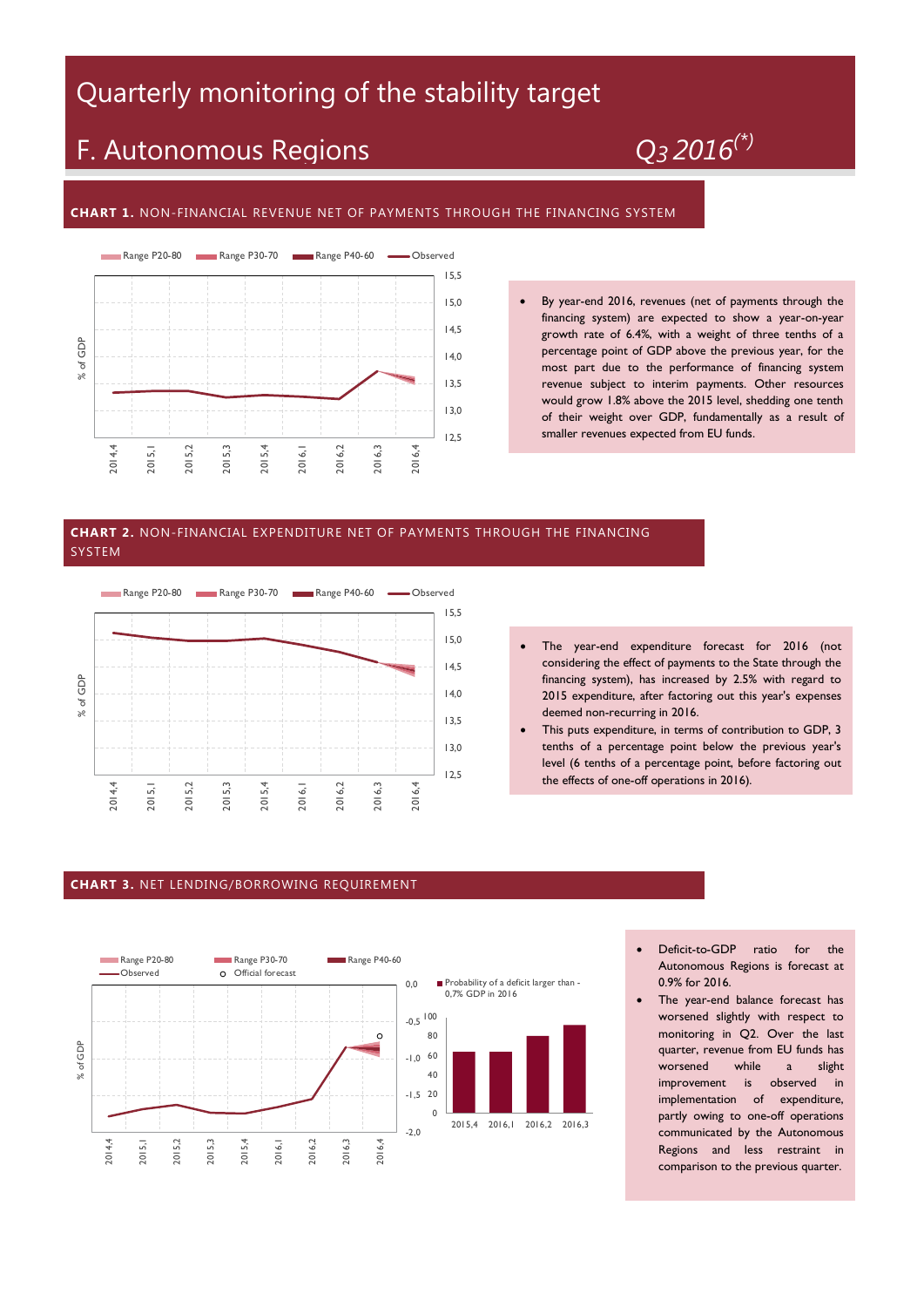

### **CHART 4.** LIKELIHOOD OF YEAR-END 2016 SURPASSING THE TARGET OF -0.7% OF GDP

**2.1. Data for Q3**



### **2.2. Data for the second quarter**



- By Autonomous Regions, the probability of reaching a deficit above 0.7% has been classified on a scale ranging from very unlikely in Canary Islands, Navarra, La Rioja, Galicia and Balearic Islands, to very probable in Extremadura, Murcia, Cantabria, Valencia, Aragó, Catalonia, Castilla -La Mancha and Castilla y Leó.
- The most significant changes, leading to a modification in the classifications based on the implementation data for the second quarter, have been seen in the following regions:
	- o Year-end forecasts have improved for Balearic Islands and Navarra, such that the chances of registering a deficit above the target are very unlikely.
	- o By contrast, the likelihood of exceeding the -0.7% target has increased in three Autonomous Regions:
		- Andalusia: from unlikely to feasible;
		- $\blacksquare$  Madrid: from unlikely to likely;
		- Castilla y Leó: from feasible to very likely.